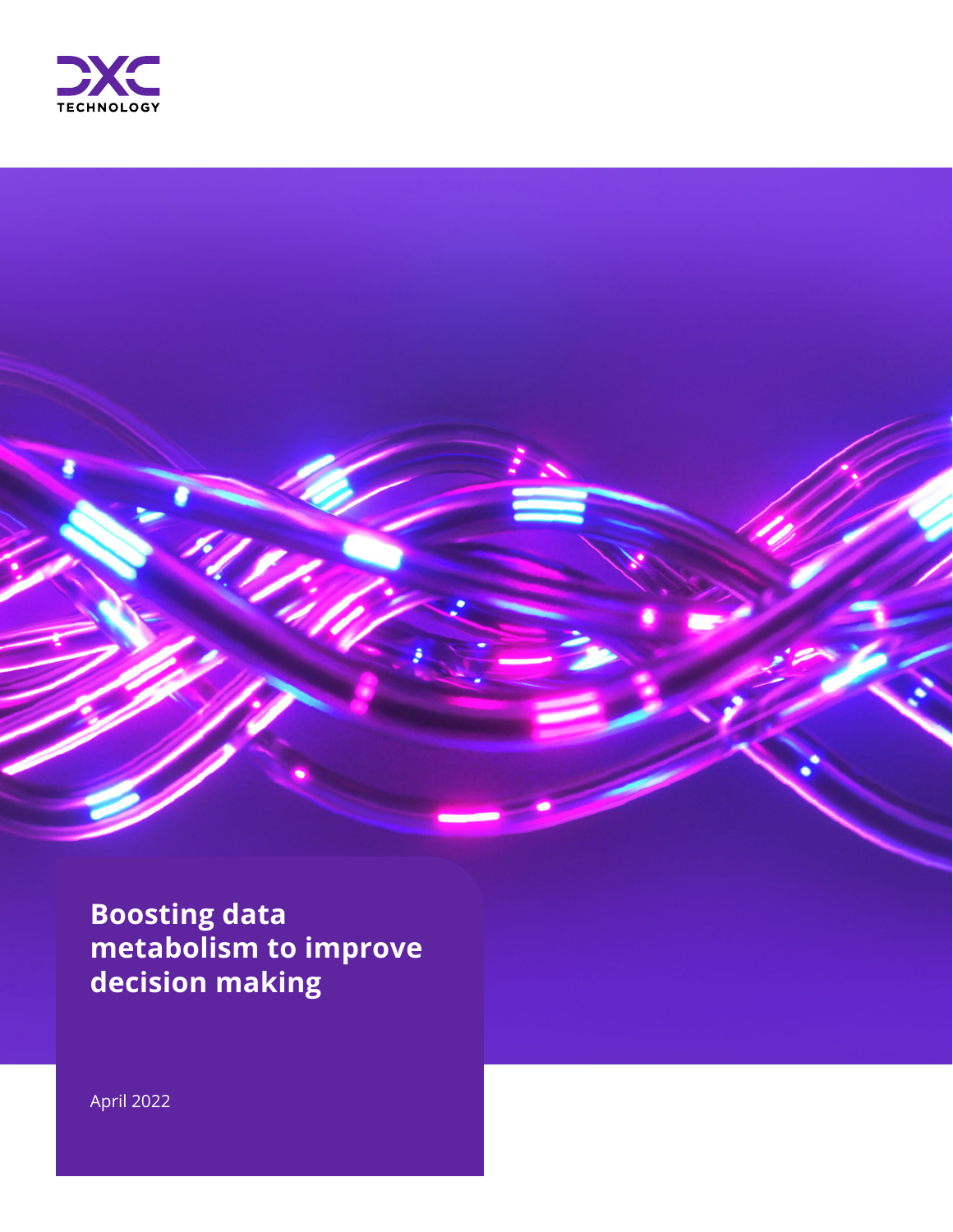### **[Thriving in the](https://dxc.com/us/en/insights/perspectives/sp/accelerated-now/thriving-in-the-accelerated-now) [Accelerated Now](https://dxc.com/us/en/insights/perspectives/sp/accelerated-now/thriving-in-the-accelerated-now)**

### **This series explores five factors for business agility:**

- Investing wisely in a hybrid [technology world](https://dxc.com/us/en/insights/perspectives/sp/accelerated-now/investing-wisely-in-a-hybrid-technology-world)
- [Mastering platform-driven](https://dxc.com/us/en/insights/perspectives/sp/accelerated-now/mastering-platform-driven-business)  **[business](https://dxc.com/us/en/insights/perspectives/sp/accelerated-now/mastering-platform-driven-business)**
- [Boosting data metabolism](https://dxc.com/us/en/insights/perspectives/sp/accelerated-now/boosting-data-metabolism-to-improve-decision-making)  [to improve decision making](https://dxc.com/us/en/insights/perspectives/sp/accelerated-now/boosting-data-metabolism-to-improve-decision-making)
- [Committing to the human](https://dxc.com/us/en/insights/perspectives/sp/accelerated-now/committing-to-the-human-experience)  [experience](https://dxc.com/us/en/insights/perspectives/sp/accelerated-now/committing-to-the-human-experience)
- [Achieving \(truly\) sustainable](https://dxc.com/us/en/insights/perspectives/sp/accelerated-now/achieving-truly-sustainable-sustainability)  [sustainability](https://dxc.com/us/en/insights/perspectives/sp/accelerated-now/achieving-truly-sustainable-sustainability)

Organizations are suffering a crisis of decision making while also being overwhelmed by a tsunami of data.

Data metabolism is an organization's ability to digest data and derive actionable insights. Poor data metabolism prevents organizations from evaluating and acting on risk-reward criteria of decisions or, in some cases, making any decision at all. By focusing on three states of decision making — Discover, Develop and Defend — organizations can cut through silos, boost data metabolism and reach a new level of data-driven decision making.

As the global pandemic has shown, people's ingenuity and resilience know no bounds. When human intelligence is augmented by data and digital, businesses don't just survive — they thrive. By making the best decisions possible with available information at super-fast speeds, leaders have reinvented business models, restructured supply chains and spun up entire ecosystems. Microsoft CEO Satya Nadella said in an April 2020 [earnings call](https://view.officeapps.live.com/op/view.aspx?src=https://c.s-microsoft.com/en-us/CMSFiles/TranscriptFY20Q3.docx?version=f0427a57-33bf-57a5-7029-6a8904c0c123) that "we have seen two years' worth of digital transformation in two months."

While stellar success stories remind us that a brave new world of business opportunity awaits the bold, DXC Technology has discovered a lack of readiness in boardrooms. Our study into next-generation business operating models found organizations are suffering a crisis of decision making while also being overwhelmed by a tsunami of data. These two problems are linked: Decision making is being impaired by poor data flow across the organization.

At DXC we have coined the term "data metabolism" to address this. When an organization's decision makers are served relevant data at the right time and speed, and can derive actionable insights, then effective decisions can be made, and fast. That reflects a robust data metabolism. But an undiscriminating overconsumption of data, encouraged by app-centric organizations and individuals who expect instant gratification from data, is impeding decision making. That reflects an ineffective data metabolism.

The malfunction is serious and prevents organizations from evaluating and acting on the risk-reward criteria of business decisions or, in some cases, making any decision at all. As the world emerges from the pandemic and faces future external shocks such as climate events, it's clear that improving decision making by boosting data metabolism is a priority.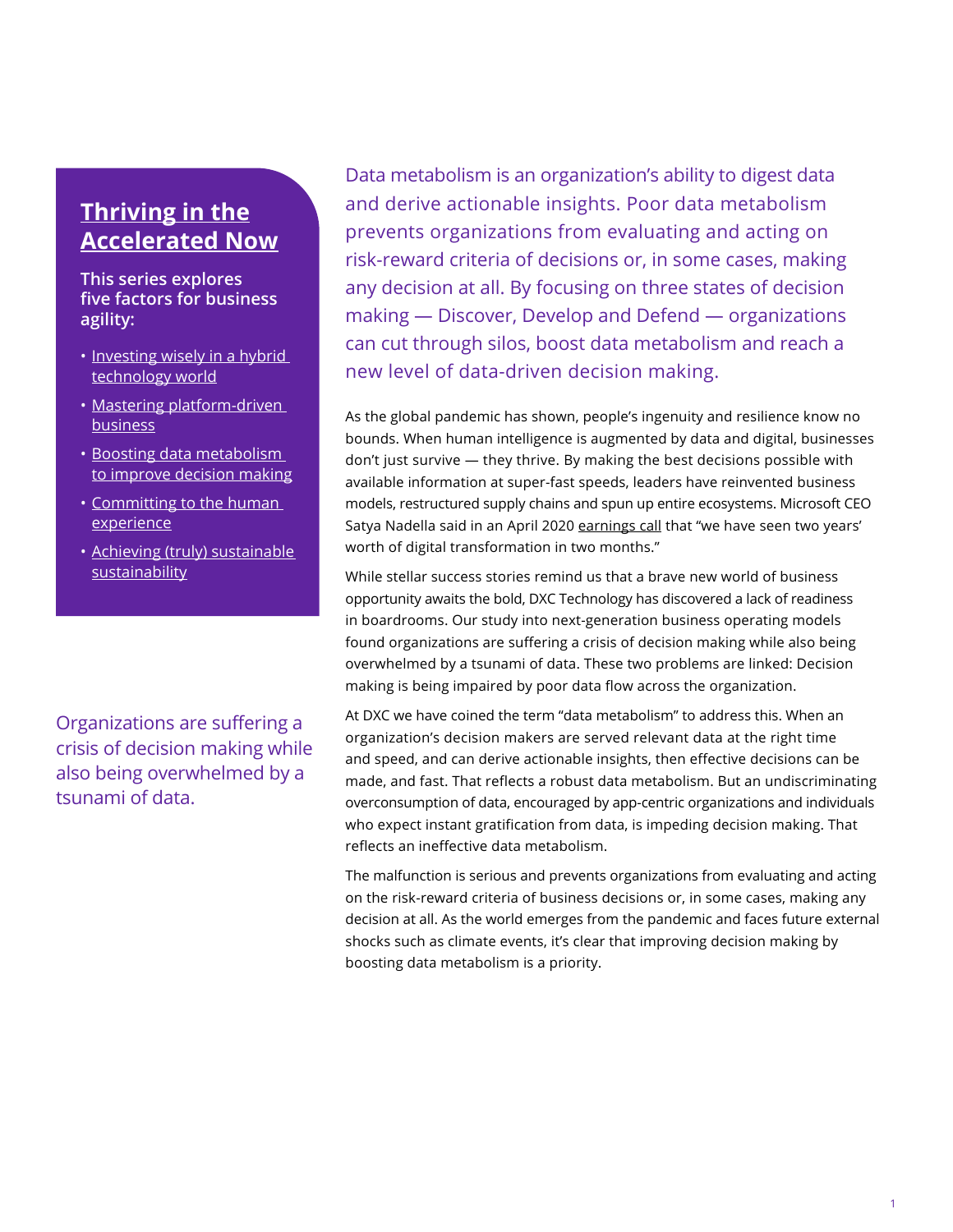

# Data-driven decision making: Discover, Develop, Defend

We have created a taxonomy and framework that identifies three states of decision making: Discover, Develop and Defend. Organizations present the appropriate type and level of data for each state:

- **• Discover.** *Business functions, processes and people use data to explore and research leads, products and services for R&D and sales activities*. An example is autonomous driving (AD), where automakers are managing a disruptive amount of complex data and an escalating amount of computation needs using solutions such as [Robotic Drive.](https://dxc.com/us/en/industries/automotive) This has applicability for automated decision making in other highly complex environments.
- **• Develop.** *Leaders use data to balance risk and reward in strategic decisions about operations that generate action, results and direction*. An example is collaborative procurement in the public sector, where insights are generated through an optimum balance of automation and human intervention to drive better value for how money is spent. This has applicability for managing spend control in other industries.
- **• Defend.** *Compliance, legal and regulatory teams use data to mitigate risk and protect a company's assets, reputation and position*. An example is anti-money laundering and fraud management in financial services, where machine learning is used to highlight rule exceptions. This has applicability for supporting governance and control mechanisms in other industries.

There are three states of decision making: Discover, Develop and Defend. Organizations present the appropriate type and level of data for each state.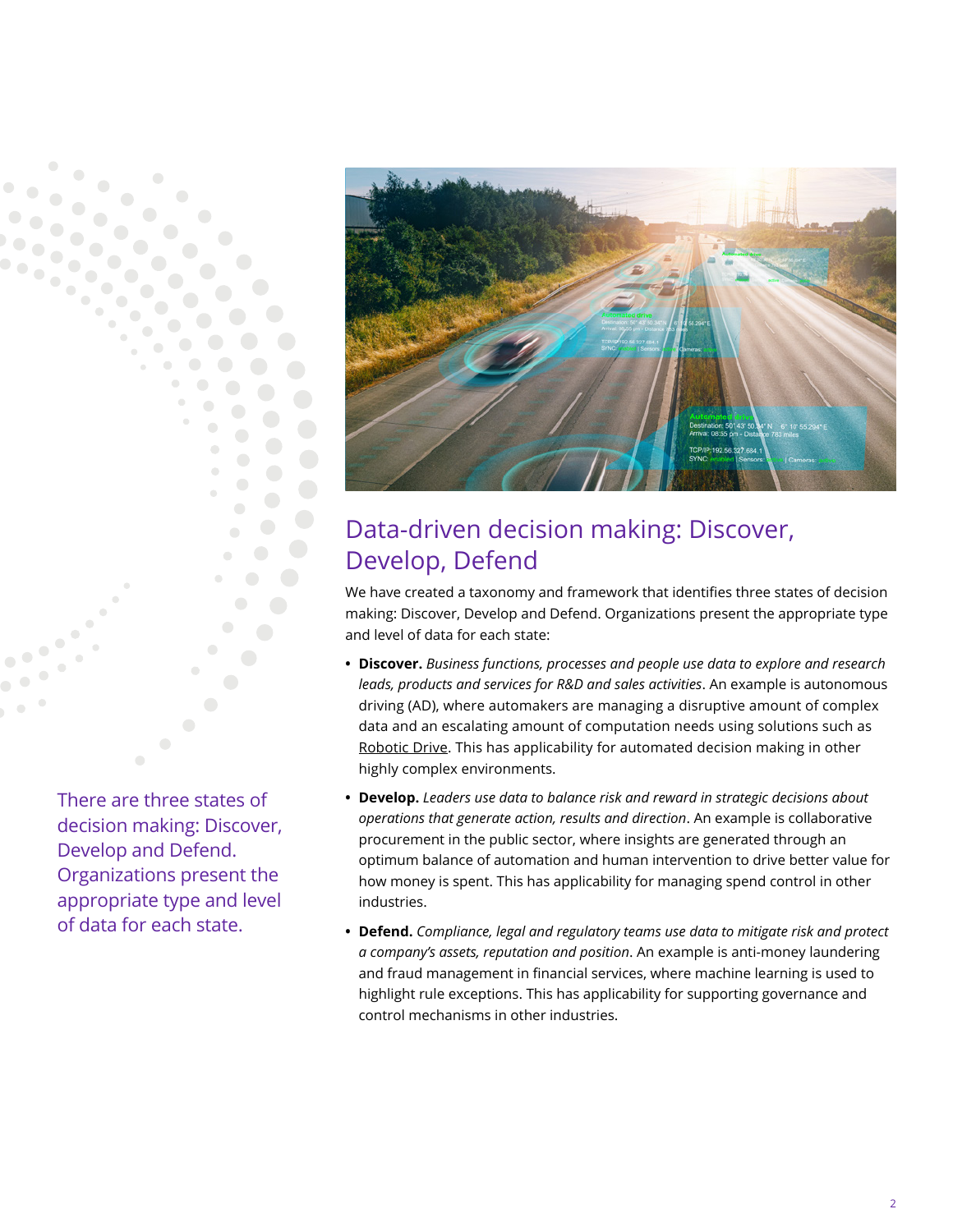

Seeing the enterprise through the lens of the three decision states cuts through the fog of thinking in terms of departmental silos, around which data typically and unhelpfully coalesces. In a siloed corporate culture, departments compete for funding to pay for the resources they are creating; too often this accelerates data generation, data duplication and siloed data insights. Instead, data insights whether about consumer preferences and behavior, product life cycle, supply chains or data privacy — are shared cross-functionally by those doing Discover, Develop or Defend activity, optimizing decision making.

There is also confusion around what it means to be *data driven*, with organizations mistakenly spending on ineffective data lakes or campaigns to democratize data to achieve their aim. Becoming a data-driven organization is hard for any company not born digital; these companies tend to hold data in silos and have processes and procedures moored in the last century. An Economist Intelligence Unit [survey](https://impact.economist.com/perspectives/sites/default/files/itschangingmandate_final.pdf) found that six in 10 executive respondents (61%) reported having to cancel a digital project for lack of the right data.

Organizations that do not recognize and respect the distinctions between the three decision states are likely to get poor results in one or more of them. This is inevitable, as a monolithic approach to data management will necessarily prioritize one of these three decision states, and therefore its data processes, over the others. This is at the heart of getting data metabolism right: If one or more of these processes is not metabolizing data effectively, the organization's decision making will suffer.

Departmental silos in an organization are an increasing pain for most companies and are considered one of the largest detractors of innovation. Unfortunately, silos in most organizations have formed to focus specialized talent on very specific goals. These goals generally require each department or group to aggregate and analyze its data separately from others in the company. Because of this, decisions are made in departments rather than at a corporate level with a broad focus.

When organizations turn from outmoded data fiefdoms and misguided notions of being data-driven, and instead focus on building a robust data metabolism addressing the three decision states, they activate a new, more effective level of decision making.

When organizations turn from outmoded data fiefdoms and misguided notions of being data-driven, and instead focus on building a robust data metabolism addressing the three decision states, they activate a new, more effective level of decision making.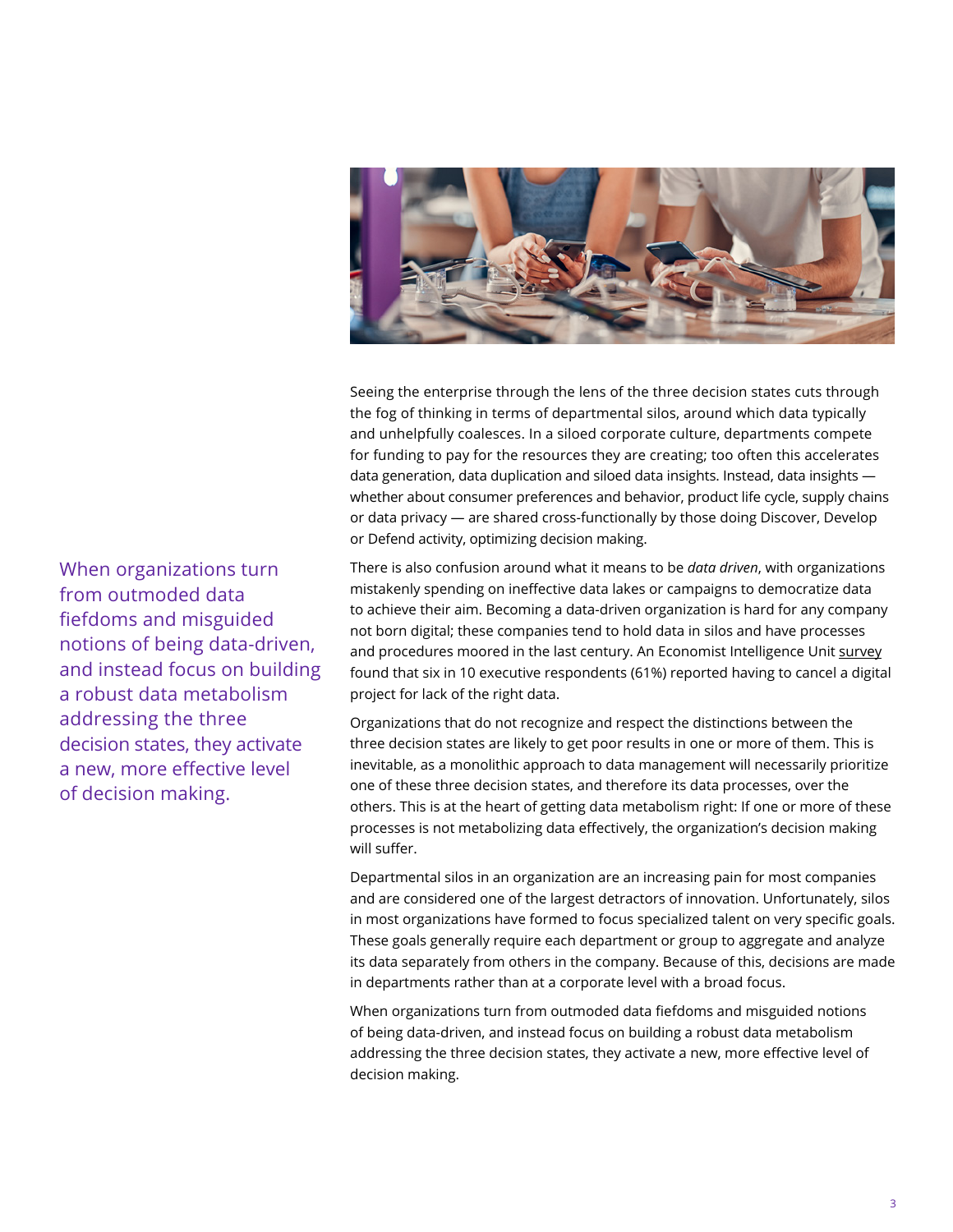# Technologies and techniques for boosting data metabolism

Technology plays a vital role in developing a robust data metabolism that supports the value chain of action-insights-data. (See **Figure 1**.) Decide what action is needed, identify what insights support the action or decision, and manage your data accordingly. Let's examine this value chain and how businesses can strategically use technology to metabolize data.



**Figure 1.** Technologies that boost data metabolism and actionable insights

#### **Decide on the action**

What is the decision (action) that needs to be made? Determine if it is Discover, Develop or Defend. Until now, emerging technologies have largely been specific to an industry and to the Defend state. For example, autonomous decision making is being developed for autonomous vehicles, whose data metabolism builds on many key factors, including:

- Specific outcomes and defined needs public safety, efficiency and new driving culture
- Trusted and untrusted data generators, through both open and closed systems
- Embedded artificial intelligence (AI), iteratively developed through the aggregation of relevant data

Yet automated decision making also has relevance to many adjacent industries and services. Timeliness of decision making will become critical. The speed at which actions are executed will always be dependent on the volume and velocity of data and its proximity to the application and service that need to execute it. This means we will see actions at the edge as well as within the core centralized systems.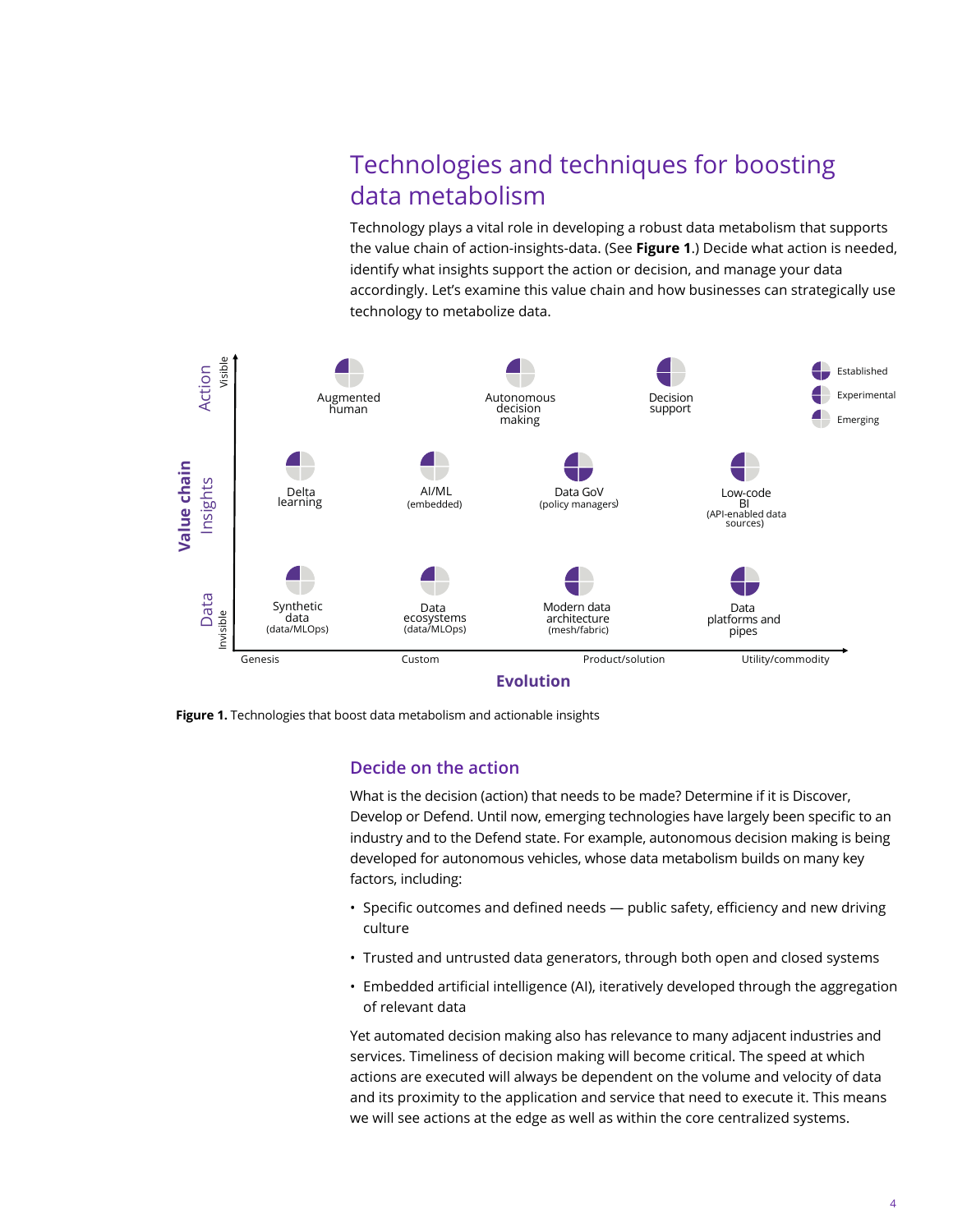

Emergent practices in AI will democratize access to datadriven insights and decision making.

Embedded analytics will create actions that will be timely and accurate, supported by these factors:

- **• Actions will be completed by both humans and machines.** Integration of these insights into other business systems and/or third-party systems will enable a better-integrated digital supply chain, thus supporting further autonomous or augmented decision-making capabilities.
- **• Development of AI systems, with AI embedded directly into applications and systems, will enable the integration of AI engines and applications.** Continued exploration into enhancing cognitive AI will eventually codify the human senses. Advanced natural language processing (NLP) and optical interfaces will increase the number of systems and solutions that can be highly automated and create more interactive services.
- **• NLP combined with AI and machine learning will enhance the experience, increase the speed of data flow and reduce errors.** Customers will continue to see enhancements in AI-driven chatbots, which will become more personalized and create a more interactive experience. But new challenges around trust will arise when we cannot tell whether we are talking to a human or a machine.

As these technologies and their adoption continue to mature, technology will increasingly enable the Discover and Develop states, in addition to Defend.

### **Identify and derive insights**

Technology can enhance the creation of insights to support the three states of decision making. Increasingly, emergent practices in AI will democratize access to data-driven insights and decision making.

One of the key challenges to greater adoption of AI is the underlying effort needed in pattern recognition training. Experimental techniques such as delta learning have the potential to dramatically reduce the retraining efforts that AI requires today, by increasing learning as needed.

As AI technologies improve, there will be a reduction in specialist skills needed to code AI and business intelligence (BI). Low code AI is currently experimental but offers the opportunity to increase access to AI/BI tooling.

Machine learning ops (MLOps), which uses iterative methodology to develop, test, deploy and manage developed analytics, will further enhance the speed and quality of insight provision. MLOps provides a framework and methodology for increasing the pace and accuracy of data and analytics projects. Insights are improved through higher-quality data and the inclusion of more validated data through integration with other services.

The democratization of developing insights through low-code and no-code platforms will create a new set of challenges due to the proliferation of analytics. Supporting citizen development of AI will require a new methodology and framework that is yet to emerge and will require similar skills and disciplines to that of the open-source development world.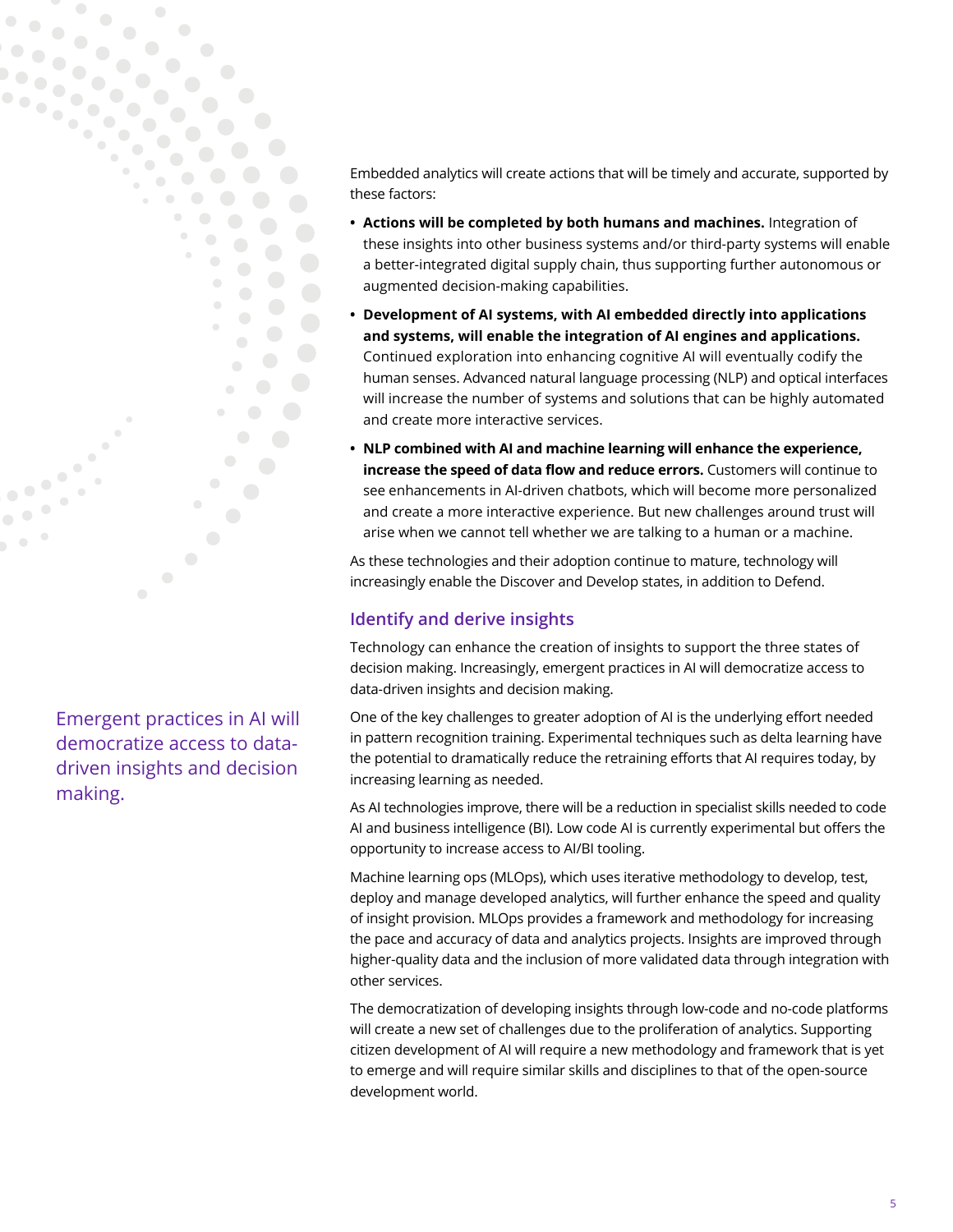

Data mesh allows organizations to operate a distributed data architecture that supports microservices and has the flexibility to support businesses in a state of constant change.

#### **Manage data**

Technology improves access to broader and deeper sets of data, including inputs from a growing number of internet of things (IoT) devices and synthetic data (anonymized replica data). This is creating a shift from just-in-case data storage to interconnectivity of data ecosystems as needed by the business and its partners.

The data layer is going to become the foundation where insights and actions are based. Access and pooling of data have been the predominant practice to date, leading to the creation of data lakes, but emerging techniques around synthetic data combined with access to data ecosystems will allow for increases in Discover activity at much lower cost.

Business best practice for good data for Discover requires:

- **• Data tagging and data security.** Many AI projects fail because of issues with quality of the data or access to the data at the right time.
- **• Data governance through modern AI-driven master data management (MDM).** This requires new methodologies creating loosely coupled data fabrics that allow the organization to understand the relevance of data, the speed at which data will enter the systems, data quality and the value it will drive.
- **• AI and ML-driven data policies.** The volume and velocity of data cannot be managed through human (manual) data policies. An AI/ML approach will ensure that data meets the compliance and regulatory needs of the organization while enabling connectivity and access to it.

A modern data architecture is a critical component of the data layer. The data layer will continue to evolve to keep pace with the adoption of ML, composable architectures and edge-computing environments. Data mesh will become an important evolution of the data warehouse and data lake. Data mesh allows organizations to operate a distributed data architecture that supports microservices and has the flexibility to support businesses in a state of constant change.

These new architecture and design principles will be key to enabling business scenarios to run at scale. This necessitates a reskilling around modern data architecture practices. This reskilling will need to be a business decision based on how data will relate to organizational environments, and whether the approach to skills development will be top-down or bottom-up, depending on the environment and use cases.

Data discovery and policy management for an AI-driven organization will support MDM on the data mesh. This will guarantee regulatory compliance is achieved, as well as protect the organization from drowning in its own data. New approaches to data tagging will ensure that the volume and velocity of data are managed for relevance, quality and value to deliver on business needs.

Perhaps the most important concern of the data layer is security. Data needs to be protected and managed correctly, with established access control mechanisms in place. The ability to log and understand data sets and ownership changes will be critical.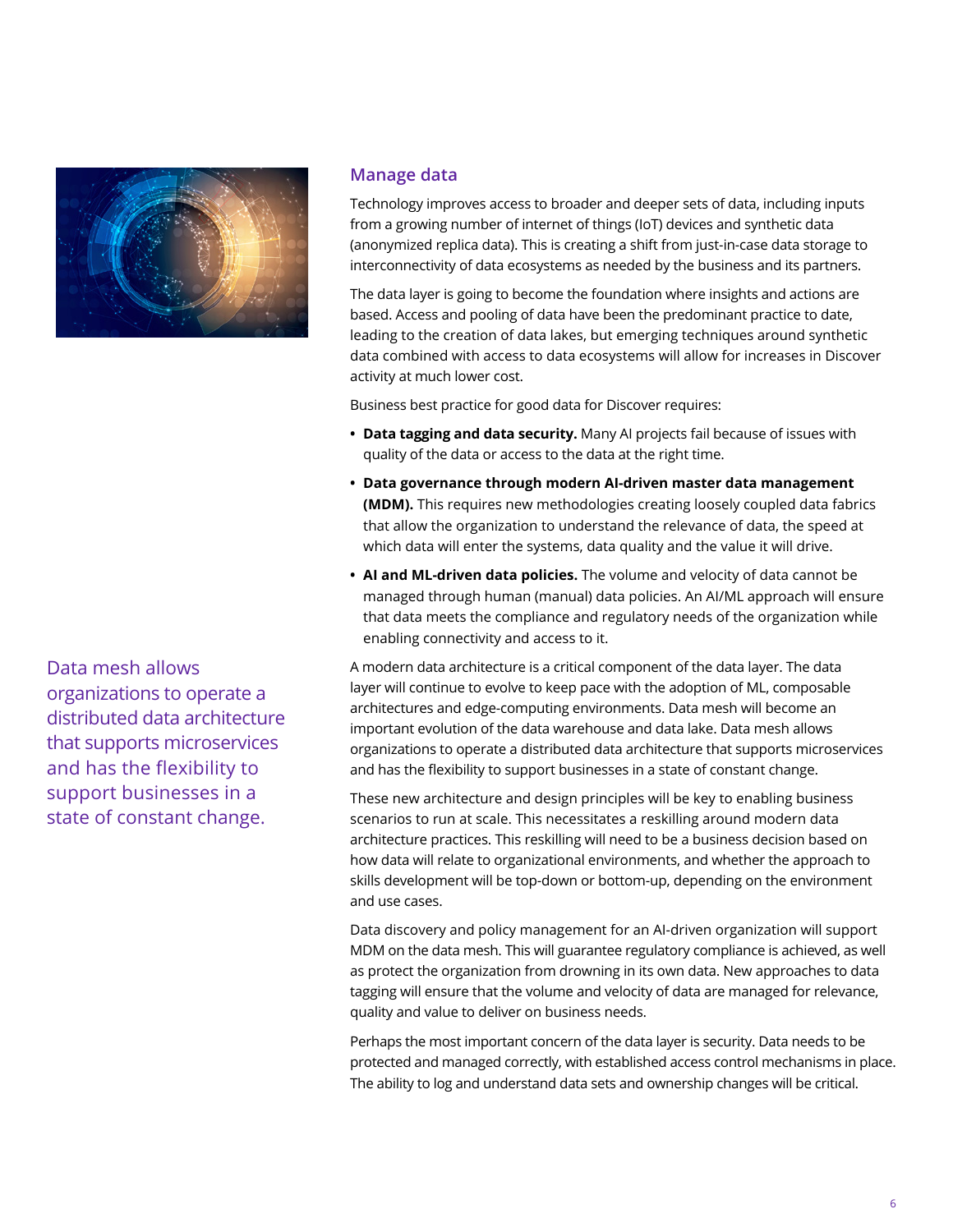

The key benefits of investments in data-driven activities must support strategic value.

 $\bullet$ 

 $\frac{1}{2}$ 

 $\bullet$ 

Encryption and protection will be vital along all points of the data journey, from creation to presentation. Encryption will evolve to include amorphic technologies. Security as a process occurs through the adoption of AI SecOps, which will deliver prediction, not just prevention. This will enable event-driven actions that respond quickly, before issues arise, and alert other systems and operators.

# Maintain a strategic focus — six factors to review

All [data and analytics](https://dxc.com/us/en/services/analytics-and-engineering/data-and-analytics) initiatives should be closely aligned to business strategy and goals, with their governance integrated. Thus, the key benefits of investments in data-driven activities must support strategic value, such as:

- Reduced time to value in Discover activities (e.g., development of new molecules in support of drug development)
- Improved risk-reward balancing in Develop activities (e.g., timely decision on which drugs to take to clinical trials and which formulas to progress to next stages in these trials)
- Reduced cost of Defend activities (e.g., automated assessment and response to high volume of data as product is mass produced and adopted)

It is imperative for leaders investing in data and analytics programs to undertake an extensive review of the value and impact these programs will deliver. This review should include six factors:

- **Organizational governance.** Ensure strong alignment between business and data governance. Make it explicit which state of Discover, Develop and Defend each insight needs to support.
- **Results/outcomes.** Align the objectives to business outcomes with accountability for decision making.
- **Culture.** Provide the capabilities to do risk-reward balancing in decision making, particularly when focused on Develop decisions.
- **Literacy.** Invest in decision makers to give them the skills needed to turn insights into actions.
- **Data perspective.** Challenge existing data sets to ensure access to the variety of data needed to avoid bias.
- **Data engineering.** Industrialize and automate data management capabilities so that it is possible to speed up the provision of insights.

In this period of the Accelerated Now, organizations will be constantly discovering, developing and defending — these are the essential traits of business change. As a robust data metabolism becomes part of the fabric of organizations and decision making, the three states of Discover, Develop and Defend will provide guidance for boosting data metabolism. With data the food for business, a robust data metabolism is essential for a healthy business and data-driven decision making.